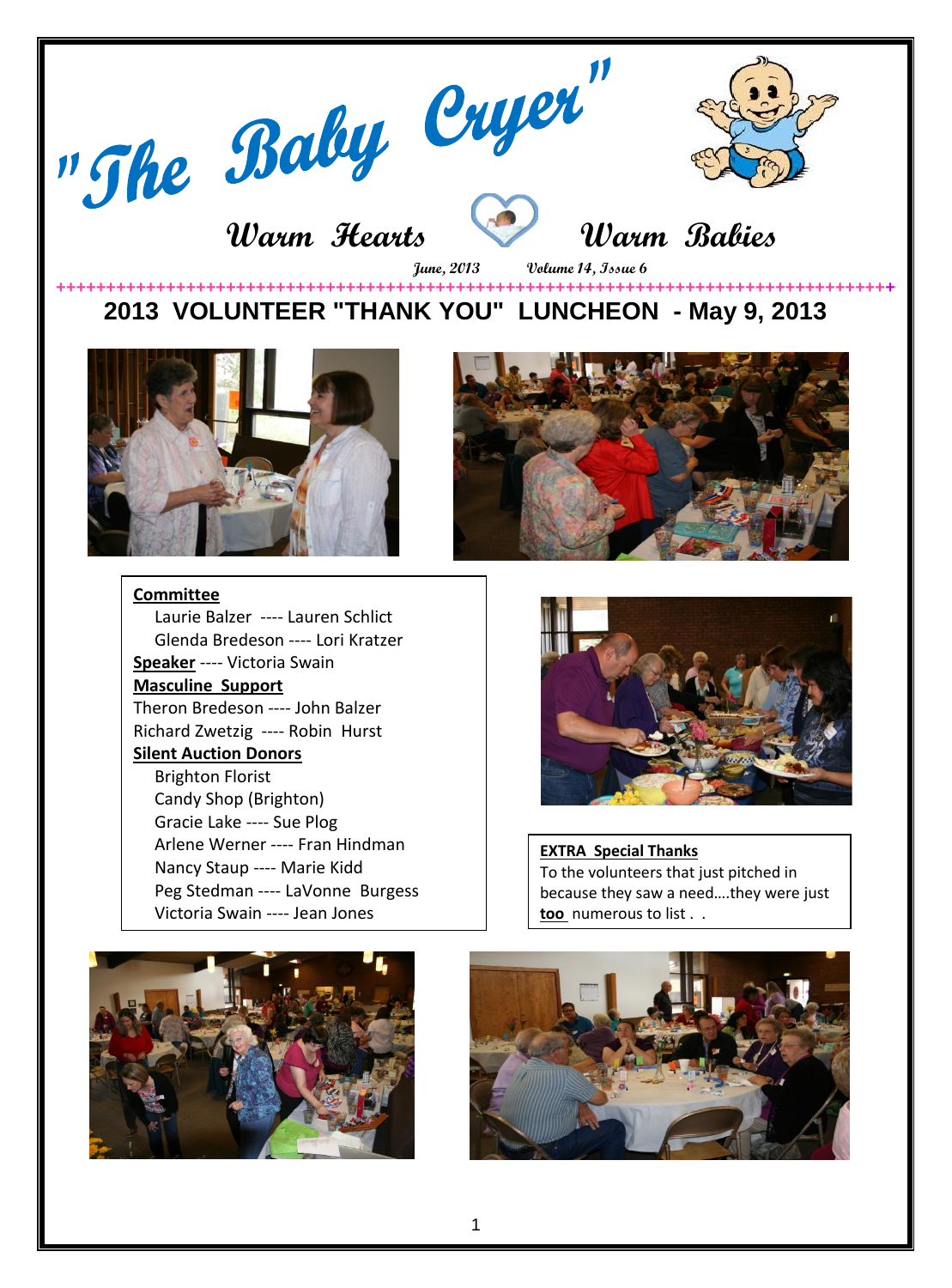**On May 9, Warm Hearts Warm Babies held their first Volunteer Luncheon "Blooming Volunteers" in Arvada. WHWB puts on this luncheon every year to honor and celebrate, YOU, our volunteers.**

 **Around 118 people attended (since our volunteers are always busy with something it was hard to get them all sitting down at one time to get a count!). It was great catching up with volunteers we regularly receive donations and emails from, but only get to see in person at the luncheon.**

 **Bar-B-Q sandwiches were supplemented with salads and desserts brought by volunteers (which with this group always means four times more deserts than salads).**

 **It was a special treat to have Victoria Swain, founder of Warm Hearts Warm Babies give us a history of the organization – and how her tragedy turned to helping others. It was educational to see how the organization's roots , blossomed in to what it is today. The first delivery was made to one agency (Platte Valley Hospital) it was 100 items by 5 volunteers. Today we have about 350 volunteers donating over 4000 items to 15 to 20 agencies every month.**

 **After lunch there was the standard prize drawings and silent auction. This year's prizes were drawn by the lovely granddaughter of Karyl Frederickson (Brighton work group).**

 **The Brighton group made a point of donating live plants to the drawing, encouraging people to plant them in their gardens to mark the end of winter and these late snows.**

 **Special thanks to all those who donated (it's impossible to list everyone) and helped out at the luncheon.** 



 **We hope to See you all again next year. Lauren Schlict** 

 **ARVADA WORK GROUP Remember the June work group meets** 

 **JUNE 6th** 

#### **JUNE BIRTHDAYS**

| Nadia Frank            | June 01 | <b>Janeice Ruff</b>     | June 19 |
|------------------------|---------|-------------------------|---------|
| <b>Pat Schleiger</b>   | June 01 | <b>Barbara Cole</b>     | June 20 |
| <b>Kaly Batson</b>     | June 04 | <b>Avanelle Bond</b>    | June 21 |
| <b>Karen Phillips</b>  | June 04 | Eliner Schroder         | June 21 |
| <b>Margaret Poling</b> | June 04 | Sarah J. Mumford        | June 22 |
| <b>Marilyn Compton</b> | June 06 | <b>Dee Merciez</b>      | June 22 |
| June Beckingham        | June 07 | <b>Marion R. Rex</b>    | June 23 |
| <b>Esther Mills</b>    | June 10 | <b>Connie Folkerth</b>  | June 24 |
| <b>Freida Ardrey</b>   | June 10 | <b>Connie Ledford</b>   | June 24 |
| <b>Theresa Myers</b>   | June 10 | Linda Burke             | June 24 |
| E. Kelani Woodruff     | June 11 | <b>Suzanne Myers</b>    | June 24 |
| Linda Noell            | June 12 | <b>Sandy Byrne</b>      | June 25 |
| <b>Lynn Cripe</b>      | June 14 | <b>Diana Nottingham</b> | June 27 |
| <b>Carol Johnson</b>   | June 15 | Patricia Prochazka      | June 28 |
| <b>Rhonda Hansen</b>   | June 15 | Linda Brady             | June 29 |
| <b>Melody Maskus</b>   | June 18 | <b>Elma Wretlind</b>    | June 30 |
| <b>Judy Trzeciak</b>   | June 18 | <b>Marcel Foster</b>    | June 30 |
|                        |         |                         |         |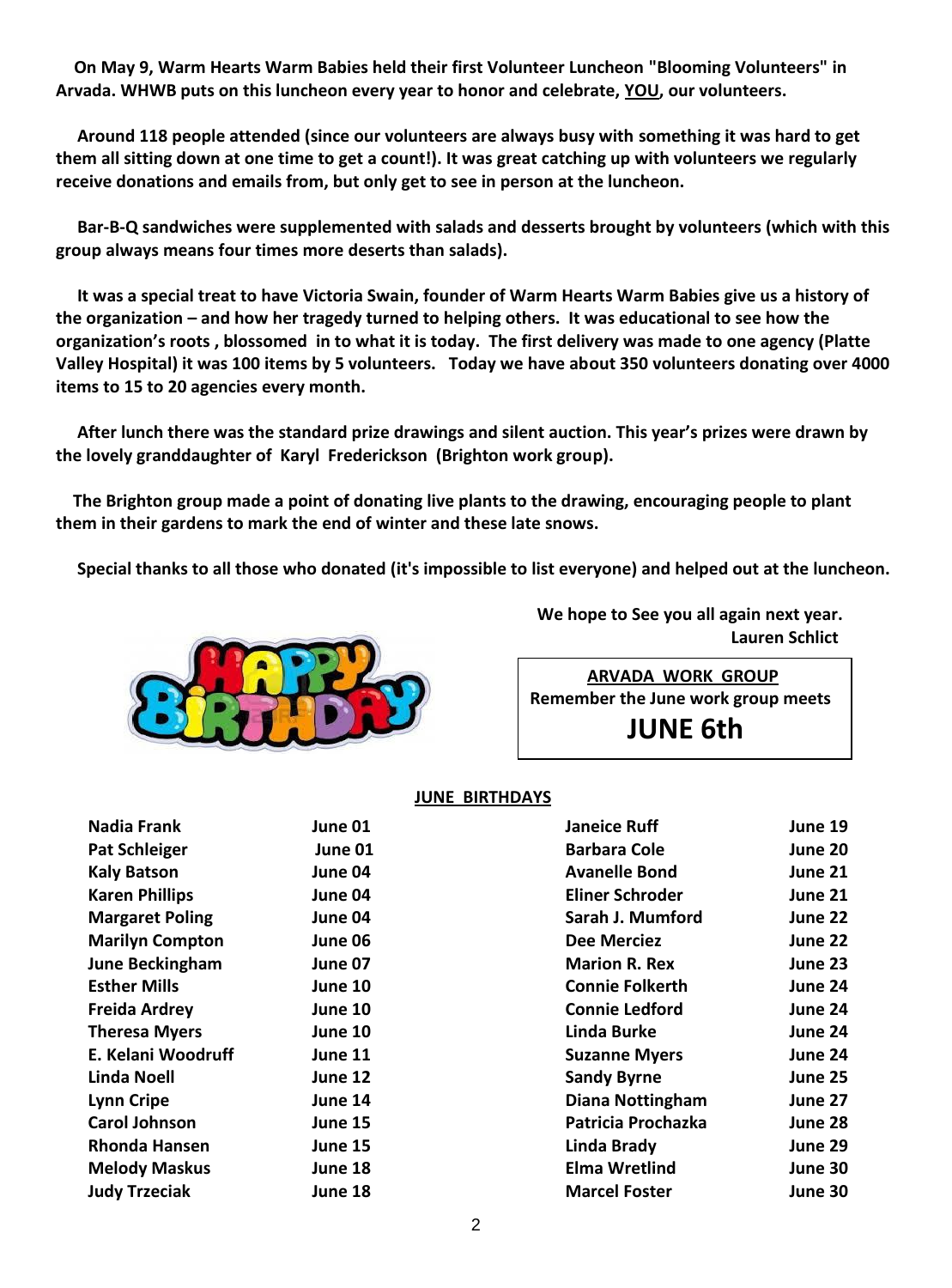# **Thank You To Our Donors**

**Individuals**

**Kristen Chisenhall** - monetary **Ginger Weller** - bottles, pacifiers & toiletries **S. K. Mishler** - fabric and yarn **Anita Berryhill (Texas)** - afghan, sweater, hat & socks **Padrica Hill (Florida)** - crochet toys **Lynette Yokoyama (Hawaii)** - afghans **Christine Dicke (Wisconsin)** - sweater, hats & booties **Carole Madden (Minnesota)** - hats **Judy Hartman (Nebraska)** - sweater, socks, booties and afghans **Irene Davies** - monetary **Marilyn Hull** - sewing notions **Jean Hilton** - sewing notions **Deneen Spence** - yarn **Irene Brandt** - monetary **Helen Case** - fabric **June Meester** - fabric

**LaVonne Burgess** - sewing machine

#### **Groups and Organizayion**

**TOPS Group CO #0177 ( Thornton)** - monetary **Girl Scout Troop 3102 (Thornton)** - toiletries, bottles & pacifiers **Immaculate Heart of Mary Church Knitters & Crocheters** - booties, sweaters & afghans **Aurora Center for Active Adults** - fabric **Women's Fellowship of St. Paul's Community Church** - assorted baby items **Sewing Group St. Joan of Arc Catholic Church** - fabric and assorted sewing supplies **Senior Craft Group Buck Community Center(Littleton)** - sweaters, hats & afghans **Generic Knitters**

- afghans, hats & booties

## **Delivery Report**

In **April** we delivered **4493** items to **18** agencies and **1** individual. Thank you for helping us to keep the babies warm. Deliveries were made to the following:

**Jeffco Action Center St. Mark's Clothing Pantry Denver Medical Center Avista Hospital Servicios de la Roza Children's Hospital University Hospital Mothers and Infants University NICU University Neo-Natal Loss Inner City Services Platte Valley Hospital Ronald McDonald House (Denver) Lutheran Hospital Life Support Center (Colorado Springs) Colorado Springs Pregnancy Center One Nation (Colorado Springs) Ronald McDonald House (Colorado Springs) St. Mary Corwin Hospital (Colorado Springs) Individual**

#### **Companies and Organizations**

**Brighton Florist** - luncheon support **Candy Store (Brighton)** - luncheon support **Tantrums Consignment Shop (Colorado Springs)** - clothing items **Joon Bugz Consignment Shop (Brighton)** - clothing items **Halliburton** - monetary **Skinology LLC** - monetary **Phlebotomy Learning Center** - monetary **Vacuums Rus (Arvada)** - repair of serger

#### **Donation in Honor of**

In honor of Fred and Nancy Staup by **Power Services Company (Greeley)**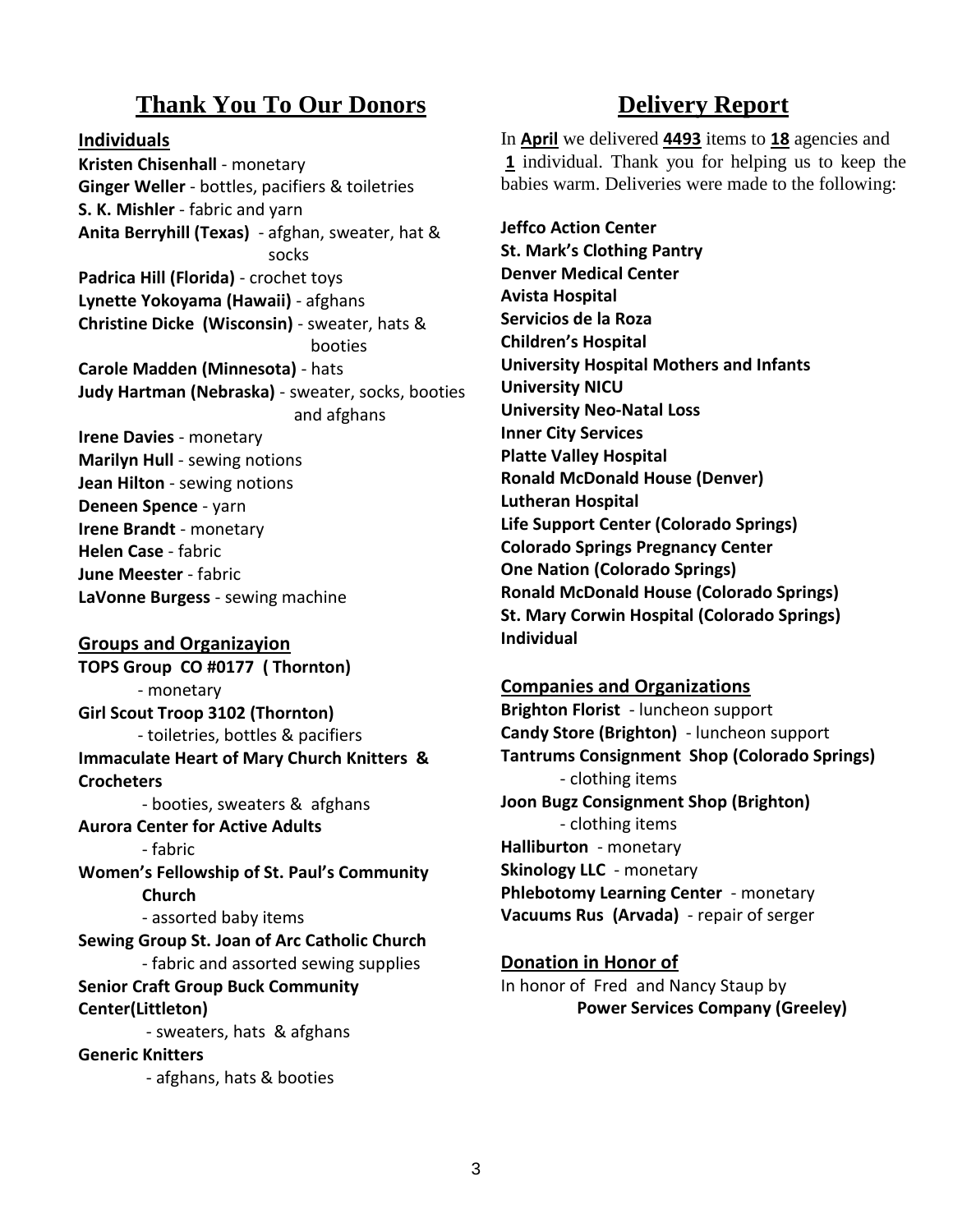# **Thank You To Our Volunteers**

Ladies of Warm Hearts~Warm Babies (Arvada) Enclosed is a monetary donation given in memory of Millie Haase. Mom so loved working with you ladies making items for the little babies in need. She was proud to be a part of your group, sharing laughter and luncheons.

 Thank you to each of you for making her feel welcome and needed. Your projects filled many hours of her time, and made her happy she could help in some way.

 I'm sure she is still helping the little ones as God's special helper. She was blessed to have each of you as her friends.

> Sincerely, Sharon Gorman (daughter)

Greetings,

 Thank you so very much for your large donation to Birthline enabling us to help the mothers and their babies. Your love and support is so appreciated.

 $~\sim\sim\sim\sim\sim\sim\sim$ 

 God Bless, Volunteers at Birthline (Loveland)

Dear Marie and Warm Hearts~Warm Babies Volunteers,

 $~\sim$   $\sim$   $\sim$   $\sim$   $\sim$   $\sim$ 

 Thank you for the wonderful donations that you gave to Women on a Mission. We are so very grateful for your generosity. We had been praying that the Lord would provide some \*\*yarn and you were the answer to that prayer.

Thank you so much.

Maria Jean

 WOAM Beth Eden Baptist Church **\*\* Note:** Yarn was not baby friendly, so we found it a home helping others

Thank you for your loyal support …..Denise You are super!! We appreciate you. Thank you…..Marie Always, **always** a huge thank you from the heart! …..Ronni It is always great when you donations arrive! Thank You so much! …..Katy Beautiful ladies thank you for everything……Mary Ann Bright Beginnings (Denver)

Warm Hearts~Warm Babies Volunteers, Thank you so much for your donation to Life Network. Your generosity will greatly bless our

 $~\sim\sim\sim\sim\sim\sim\sim$ 

Life Network (Colorado Springs)

Dear Linda

clients!

 Thank you so much for all the different items you have generously donated to our families. All of the items will be used and very much appreciated by our families.

~~~~~~~~

 Thank You Ronald McDonald House Charities of Southern Colorado

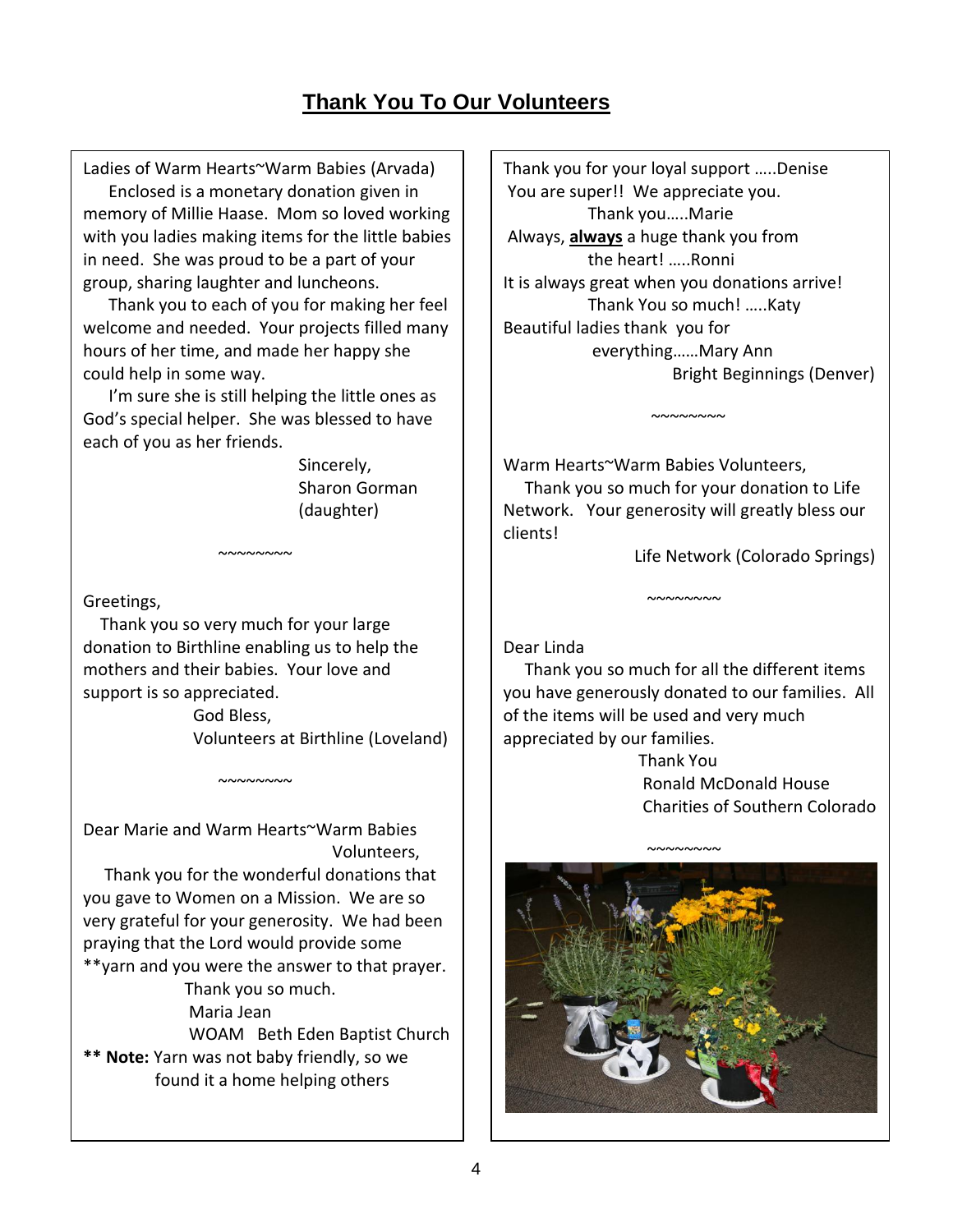# **Thank You To Our Volunteers**

Nancy and Warm Hearts~Warm Babies volunteers,

 Thank you so much for the beautiful knitted hats. We can tell that each one is made with love and attention to detail.

 As part of the developmental team at Platte Valley Medical Center we see all babies that are born premature and need special care before they are able to go home. We will give one of these hats to each child when we introduce ourselves to the family. We are positive that this gesture will give families a sense of compassion as they spend time in the nursery and will provide the babies with much needed warmth.

 We thank you for being a part of the care being provided here at the hospital. Your hard work is truly appreciated!

 Thank you, **Kim** (1999) (1999) (1999) (1999) (1999) (1999)



### **Hi Everyone from Baby Ella,**

Thank you for all the adorable hats! ….. Karen, PT Thank you so much for the cute hats! They are so thoughtful and will be put to good use ….. Amanda

 Oh my gosh, how sweet those little hats are! What a blessing it will be to each little baby we see! Thank you…..Renee, OT

 Platte Valley Medical Center  $~\sim$ ~~~~~~~~

**2 Generations .... Learning from each other**



**REMEMBER FATHER'S DAY JUNE 16th !**

 **"The greatest thing a FATHER can do for his children, is to love their mother." (it works both ways)**

I hope you enjoyed the luncheon and baby house tour. It was great to have you come to Arvada and see our new home. Thank you to all the volunteers who make us such a success. You are truly the heart of the group!

Please put **sleepers** on the top of your list for sewing, the bins for both boys and girls are still very low. We need **lighter weight going home outfits** for both boys and girls, no heavy denim or corduroy please. **Angel wing gowns** for both boys and girls are also in short supply. Right now, we have enough toiletries, pacifiers, bottles, and baby wipes but they are always welcome. Have a safe and wonderful summer.

**Love, Baby Ella** `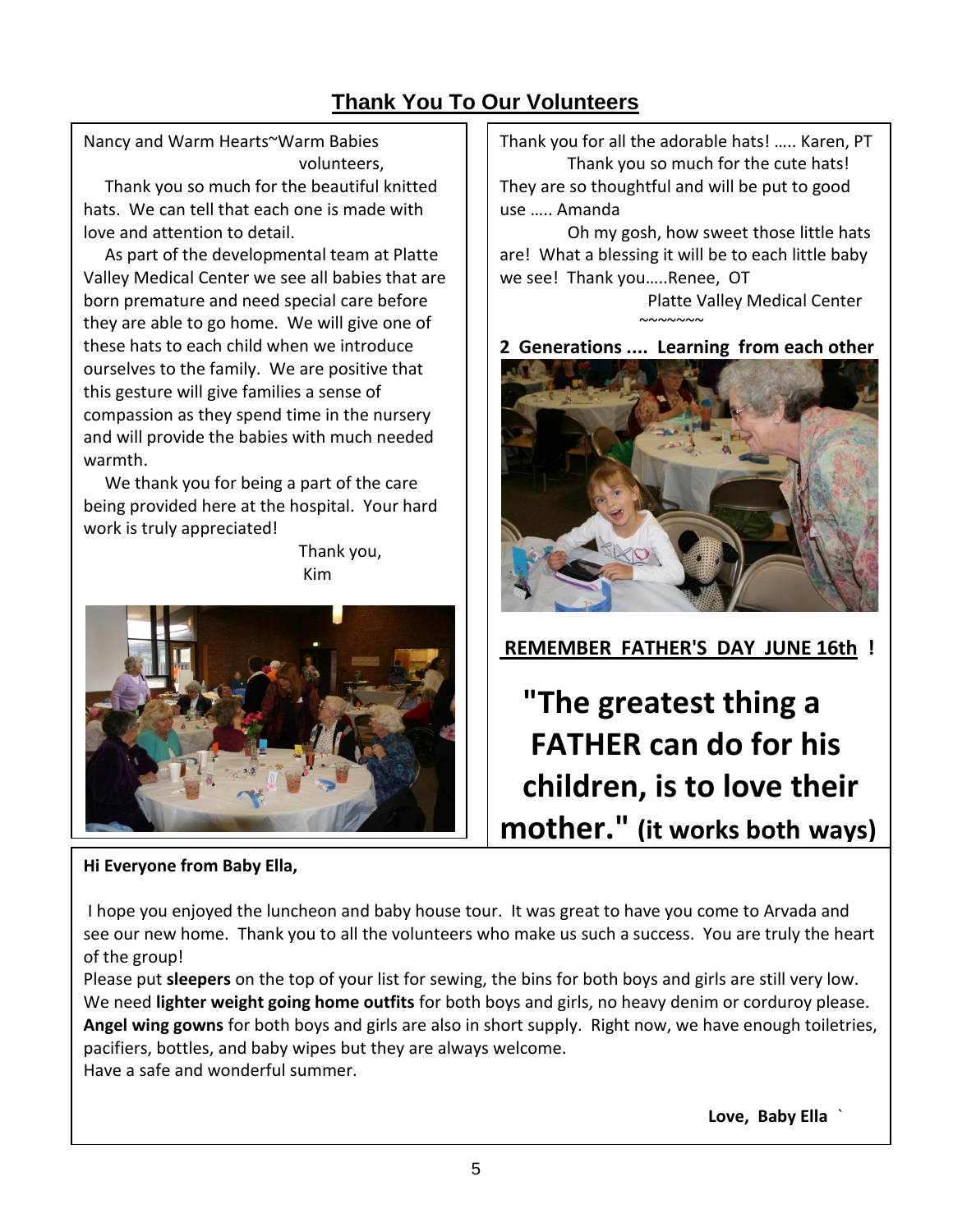### **Serger Troubles?**

Is your serger stitch not quite what it used to be? Is your serger a little noiser than it used to be? Are you having trouble adjusting it to make a good stitch? Before you run off to the repair shop, try these simple steps, and they may just save you a trip and some cash.

1. Remove all the threads going into your serger.

2. Open all the compartments and thoroughly clean them with the brush that came with it or a small paint brush. A small vac like you would use for a computer keyboard would also be helpful. NEVER blow the dust inside your serger! It could cause dust bunnies to get farther into the workings of your machine and then you will have to take it to the fix-it shop. Be sure to remove the feed dog cover and get all the dust bunnies out from between the feed dogs (This usually requires a screw driver).

3. Remove the needles and replace them with new ones.

4. Use sewing machine oil on the moving parts inside that you can see, mostly the looper arms. Refer to your manual for other spots that might need a spot of oil also.

5. Set all your tensions to the "normal" or mid-range.

6. Rethread using the proper sequence listed in your manual or in the front cover of your machine (if you're lucky enough to have that on your machine.)

7. Make sure your presser foot is down and make the usual chain. Test on a piece of fabric and make minor adjustments to tensions if needed.

If this does not correct your serger stitches, then you will most likely need to visit the repairman. However, I have found this to correct minor issues I've had with serger stictches.

Victoria Swain



 **Jean Jones and "CREW" at work again. MORE beautiful shelves for the Baby House.**

**Please remember in thoughts and prayer**

**Pat Cisneros** (Arvada) – husband Tomas passed away in May

### **DONATION IN MEMORIAL**

Received in memory of past volunteers.

**Carolyn Barry & husband** in memory of **Millie Haase**

**DeAun Burchi** in memory of **Millie Haase Ellen Dyer** in memory of **Millie Haase Helen Card** in memory of **Millie Haase Connie Stieger** in memory of **Millie Haase Miriam Gaede** in memory of **Evelyn Tepe Nancy Ottem** in memory of **Linda Nudd**

## **NEW VOLUNTEERS**

**THANK YOU!**<br>
in May, and have been forgotten...please Any new volunteers that may have joined forgive us and let your Work Group coordinator know so we can make sure we have your paperwork and we can welcome you properly.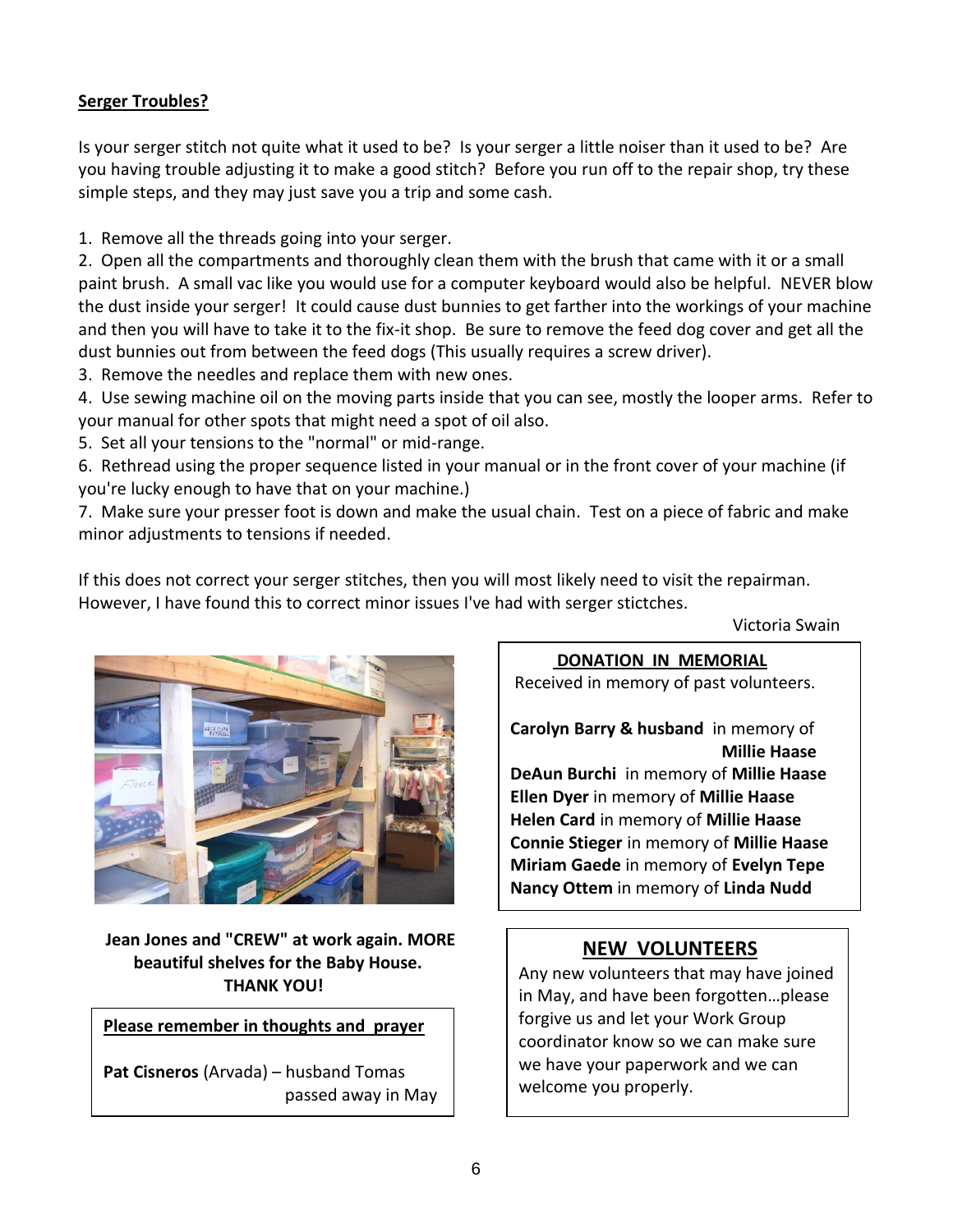| <b>Always needed items</b>                                                                                                                                                                                                                                       |                                                                                                                                                                                                                                   |  |  |
|------------------------------------------------------------------------------------------------------------------------------------------------------------------------------------------------------------------------------------------------------------------|-----------------------------------------------------------------------------------------------------------------------------------------------------------------------------------------------------------------------------------|--|--|
| • Newborn Boy Burial Items<br>Newborn sleepers and gowns<br>Sweaters, jackets and buntings<br>Preemie gowns, onesies, outfits, and t-shirts<br>Receiving blankets<br><b>Baby toiletries</b><br><b>Bottles</b><br>Pacifiers<br>Diapers (sizes newborn, $1 \& 2$ ) | Baby friendly yarn (sport weight yarn)<br>Baby friendly interlock knits and ribbing<br>Postage stamps<br>Polyfil<br>Monetary donations, checks made payable to<br>Warm Hearts ~ Warm Babies<br>6429 D Miller St. Arvada, Co 80004 |  |  |

### **WORK GROUPS**

**Arvada Work Group:** Meets 2<sup>nd</sup> Thursday of the month from 9:30 am to 2:00 pm Meets at the King of Glory Lutheran Church 10001 W. 58th Ave., Arvada (58th and Kipling-east door) Contact Glenda: COLOKIDZ@aol.com. Bring a potluck dish, your machine and scissors.

**Briggsdale Work Group:** Contact Sandra Hicks sandrahicks@wigginstel.com

**Brighton Work Group:** Meets 3<sup>rd</sup> Wednesday of the month 9:00 am to 2:30 pm Meets at Seventh-day Adventist Church, 567 Bromley Lane, Brighton; Contact Carol: chesneyc@aol.com Bring a dish to share at our potluck at noon*.*

**Colorado Springs Work Group:** Meets 3rd Saturday at Faith Presbyterian Church, 1529 N. Circle Dr.. Contact Linda: LWaxler46@aol.com for what to bring.

**Littleton Work Group:** For information please contact info@warmheartswarmbabies.org

**Loveland Work Group:** Meets 3rd Thursday of the month at 10:00am. Meet at: Church of the Nazarene 807 W. 29th St. Loveland. Contact Judy: our2pets@msn.com or Karen at the church: 970-667-4323 for more information.

**Rocky Mountain Group (Georgetown):** Contact Avanelle at charlesbond@comcast.net Phone # 970-468-7898

We are always looking for work group coordinators in various areas around the state. If you are interested in hosting a meeting, let us know! You can find out more information on starting a meeting by visiting the Volunteer section our web site at: [www.warmheartswarmbabies.org.](http://www.warmheartswarmbabies.org/)

# **Questions or comments please contact us:** Mail: P. O. Box 1266 Brighton, CO 80601(packages) 6429D Miller St. Arvada, CO 80004 (letters) By phone: 303-919-5413 By email: **[info@warmheartswarmbabies.org](mailto:info@warmheartswarmbabies.org)**

Note: The newsletter is posted on our web site no later than the 5th of each month.

Glenda Bredeson Vice-President Lori Kratzer General Director Nancy Cochran Treasurer Bonnie Yockstick General Director Elizabeth Henry Secretary Donna Lantgen General Director

### Your Donations Count

All our members and staff are **VOLUNTEERS!!** Their only compensation is the satisfaction of helping others. Over 95 % of YOUR donations go directly to help Colorado's tiniest citizens. **(You can donate by credit card on our website!) THANK YOU !**

# Board of Directors

7

Lauren Schlicht President Marie Kidd General Director

Laurie Balzer General Director